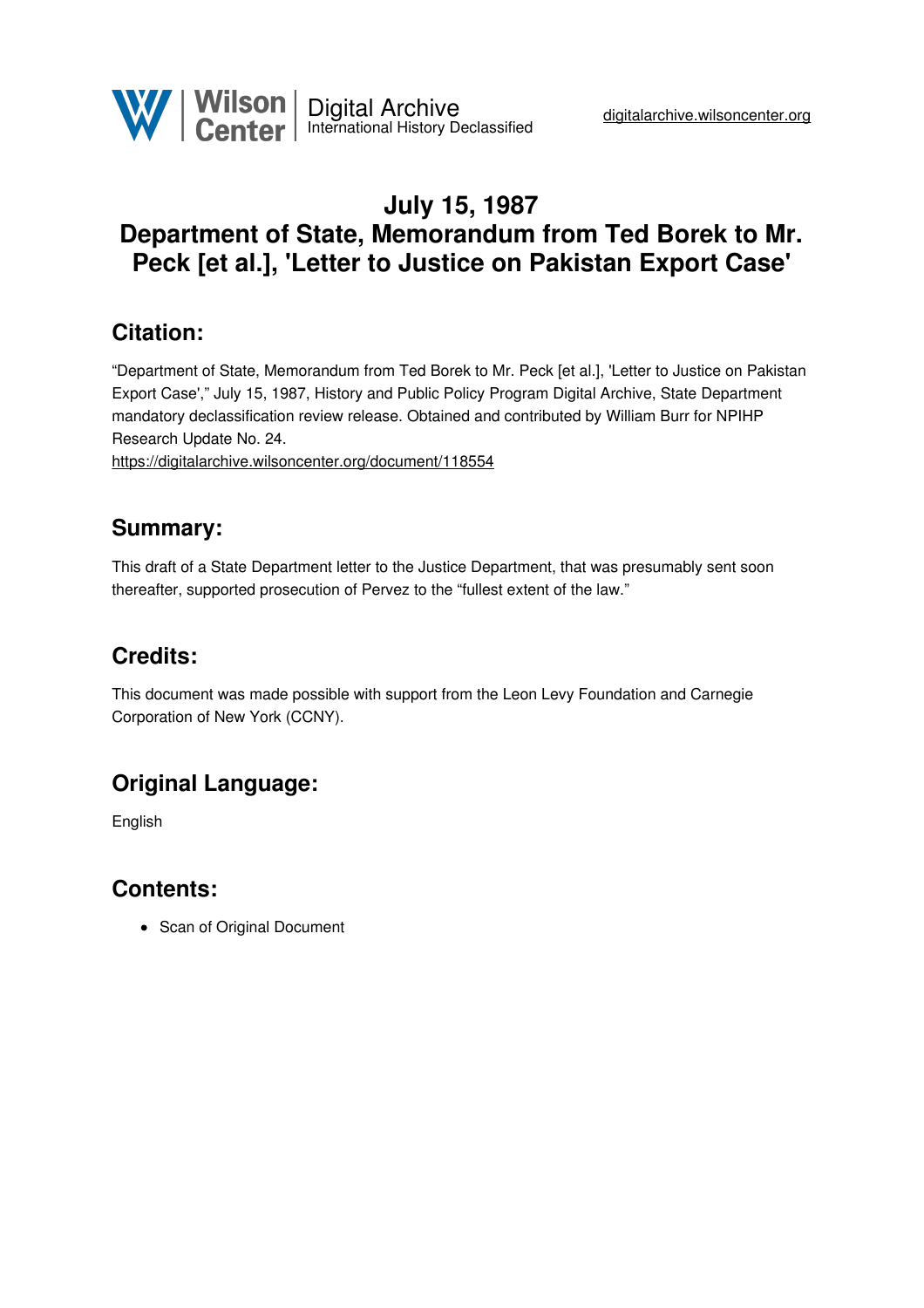UNULASSIFIED U.S. Department of State Case No. M-2008-00012 Doc No. C17625702 Date: 03/14/2013

 $\frac{1}{2}$ 

|                                                                                                                                                                                                                                                                                                                                                                                                                                                       | United States Department of State                                                                                                                                                              |
|-------------------------------------------------------------------------------------------------------------------------------------------------------------------------------------------------------------------------------------------------------------------------------------------------------------------------------------------------------------------------------------------------------------------------------------------------------|------------------------------------------------------------------------------------------------------------------------------------------------------------------------------------------------|
|                                                                                                                                                                                                                                                                                                                                                                                                                                                       | くろ9<br>Washington, D.C. 20520                                                                                                                                                                  |
|                                                                                                                                                                                                                                                                                                                                                                                                                                                       | <b>RELEASED IN FULL</b>                                                                                                                                                                        |
|                                                                                                                                                                                                                                                                                                                                                                                                                                                       | July 15, 1987                                                                                                                                                                                  |
|                                                                                                                                                                                                                                                                                                                                                                                                                                                       |                                                                                                                                                                                                |
| MEMORANDUM                                                                                                                                                                                                                                                                                                                                                                                                                                            | URGENT                                                                                                                                                                                         |
| TO:                                                                                                                                                                                                                                                                                                                                                                                                                                                   | $NEA - Mr. Peck$                                                                                                                                                                               |
|                                                                                                                                                                                                                                                                                                                                                                                                                                                       | OES/N - Mr. Stratford<br>$S/NP - Mr. Samore$                                                                                                                                                   |
|                                                                                                                                                                                                                                                                                                                                                                                                                                                       | $ACDA - Mr. Sloss$                                                                                                                                                                             |
| FROM:                                                                                                                                                                                                                                                                                                                                                                                                                                                 | $L/N$ - Ted A. Borek                                                                                                                                                                           |
| SUBJECT:                                                                                                                                                                                                                                                                                                                                                                                                                                              | Letter to Justice on Pakistan Export Case                                                                                                                                                      |
| Attached for clearance at your earliest convenience is an<br>action memorandum package to Mr. Armacost, requesting that he<br>sign a letter to the Deputy Attorney General urging vigonous<br>prosecution of the maraging steel and similar cases, and seeking<br>Justice's cooperation in ensuring that we have access to such<br>information as we may need for purposes of the Solarz amendment.<br>This all should be, J think, self-explanatory. |                                                                                                                                                                                                |
| shape for his initialing.                                                                                                                                                                                                                                                                                                                                                                                                                             | Mike Matheson has seen and concurs in the attached.<br>Judae<br>Sofaer has been out of town but is expected to return to the<br>office later today, by which time I would hope to have this in |
| Attachment:                                                                                                                                                                                                                                                                                                                                                                                                                                           |                                                                                                                                                                                                |
| As stated.                                                                                                                                                                                                                                                                                                                                                                                                                                            | I have no trouble with                                                                                                                                                                         |
| $1)$ $\pm 10$                                                                                                                                                                                                                                                                                                                                                                                                                                         | This bit an nour comput, please.                                                                                                                                                               |
| $\Rightarrow \text{MAR}$<br>$\begin{bmatrix} 2 & 0 \\ 0 & 0 \end{bmatrix}$                                                                                                                                                                                                                                                                                                                                                                            | In the Vaidpoon, it was not love of                                                                                                                                                            |
| 3) <del>160</del><br>4) Vetvrn 40 DS                                                                                                                                                                                                                                                                                                                                                                                                                  | vigorous prosecution that got the bed and reaction                                                                                                                                             |
| $\sim$ $\sim$                                                                                                                                                                                                                                                                                                                                                                                                                                         | rather it was the tensent interest. Could you                                                                                                                                                  |
|                                                                                                                                                                                                                                                                                                                                                                                                                                                       |                                                                                                                                                                                                |
| Wete: I cleaved Mrs.                                                                                                                                                                                                                                                                                                                                                                                                                                  | ask Ted of some energy of stiff subvention of the store<br>a compten? He may not no because it would                                                                                           |
|                                                                                                                                                                                                                                                                                                                                                                                                                                                       |                                                                                                                                                                                                |
|                                                                                                                                                                                                                                                                                                                                                                                                                                                       | be sun as an infutevener or somethod projection                                                                                                                                                |
| M200800012<br>383-00-0031                                                                                                                                                                                                                                                                                                                                                                                                                             | the vights of the necessary. It be says no, $L''$<br>accide but ofference of those of it is wise to                                                                                            |
|                                                                                                                                                                                                                                                                                                                                                                                                                                                       | REVIEW AUTHORITY: Sharon Ahmad. Senior Reviewer! about sentemen.                                                                                                                               |
|                                                                                                                                                                                                                                                                                                                                                                                                                                                       | $-\mathcal{N}$                                                                                                                                                                                 |

UNCLASSIFIED U.S. Department of State Case No. M-2008-00012 Doc No. C17625702 Date: 03/14/2013

 $\bar{1}$ 

 $\overline{\phantom{a}}$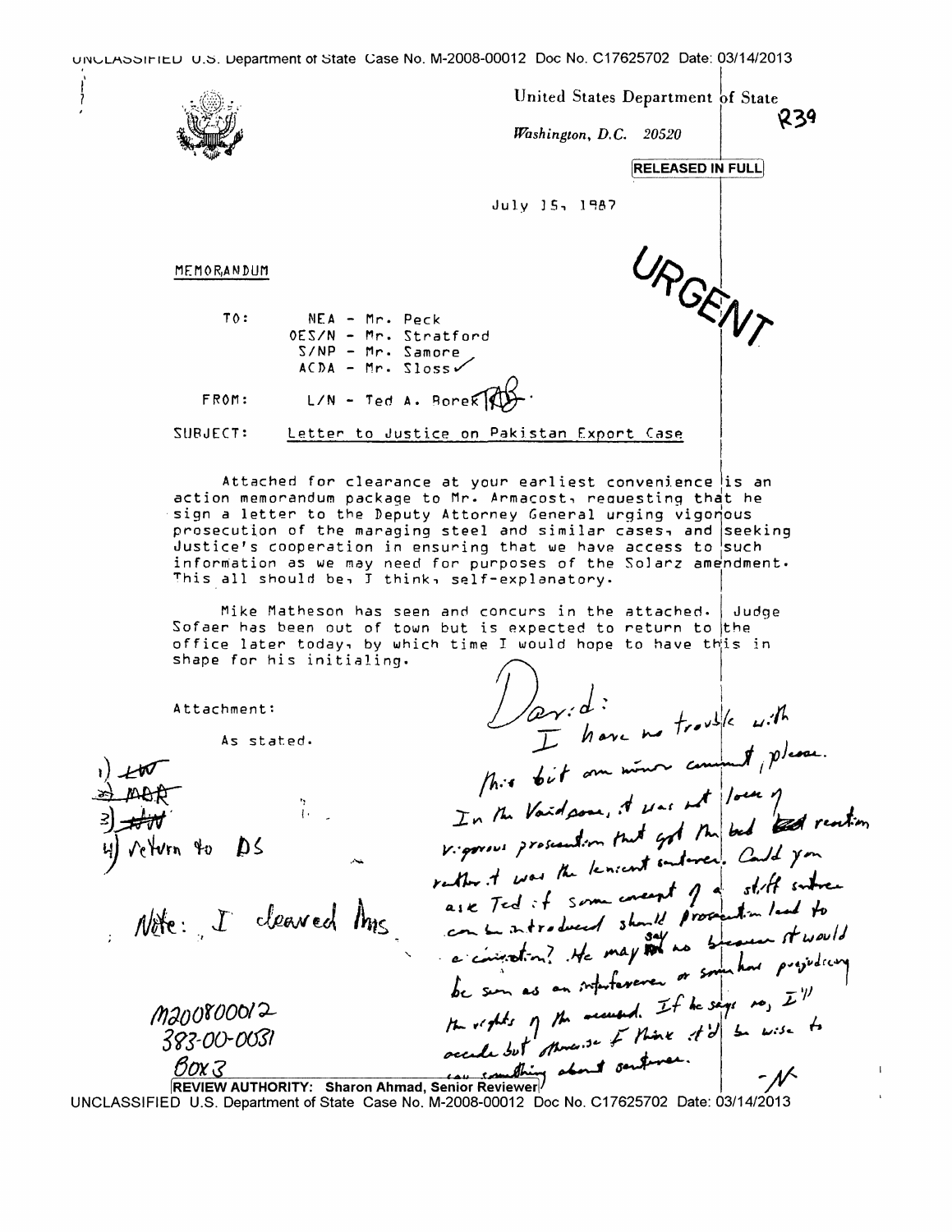UNCLASSIFIED U.S. Department of State Case No. M-2008-00012 Doc No. C17625703 Date: 03/14/2013

R39A

RELEASED IN FULL

 $\mathbf{I}$ 

# ACTJON MEMORANDUM TO: P - Under Secretary Armacost

FROM: L - Abraham D. Sofaer NEA - Richard W. Murphy OES - John D. Negroponte

SUBJECT: Letter *to* Justice on Pakistan Export Violation Gase

As you know, on July 10 in Philadelphia the Customs Senvice<br>arrested a Canadian resident of Pakistani origin and charged him with various offenses stemming from an alleged attempt to export specialty steel and beryllium to Pakistan in violation of  $U/S$ . laws and regulations. The materials in question have important<br>nuclear applications.

!n 1984, in another case of an alleged unlawful attempt to export nuclear-related equipment to Pakistan, the defendent was allowed to plead guilty to a single criminal count and was given a suspended sentence and deported. Allenations subsequently surfaced that the Department had intervened to prevent a more vigorous prosecution. Although flatly untrue, these allegations proved hard to dispel.

We believe that ouick action formally advising the Justice Department that this and similar cases should be prosecuted to the fullest extent of the law would help prevent a recurrence of such *a* situation. We could also use the opportunity to register our need for appropriate access to evidence developed in the course of the criminal investigation insofar as that evidence is relevant to our responsibilities under the Solarz amendment.

solarz omenomence A letter to Deputy Attorney General Rurns to these ends is attached for your signature. .

#### Recommendation:

That you sign the attached letter to the Deputy Attorney<br>|<br>|

Attachment: International Communication of the communication of the communication of the communication of the communication of the communication of the communication of the communication of the communication of the communi

Letter to the Deputy Attorney General

[REVIEW AUTHORITY: Sharon Ahmad, Senior Reviewer]

UNCLASSIFIED U.S. Department of State Case No. M-2008-00012 Doc No. C17625703 Date: 03/14/2013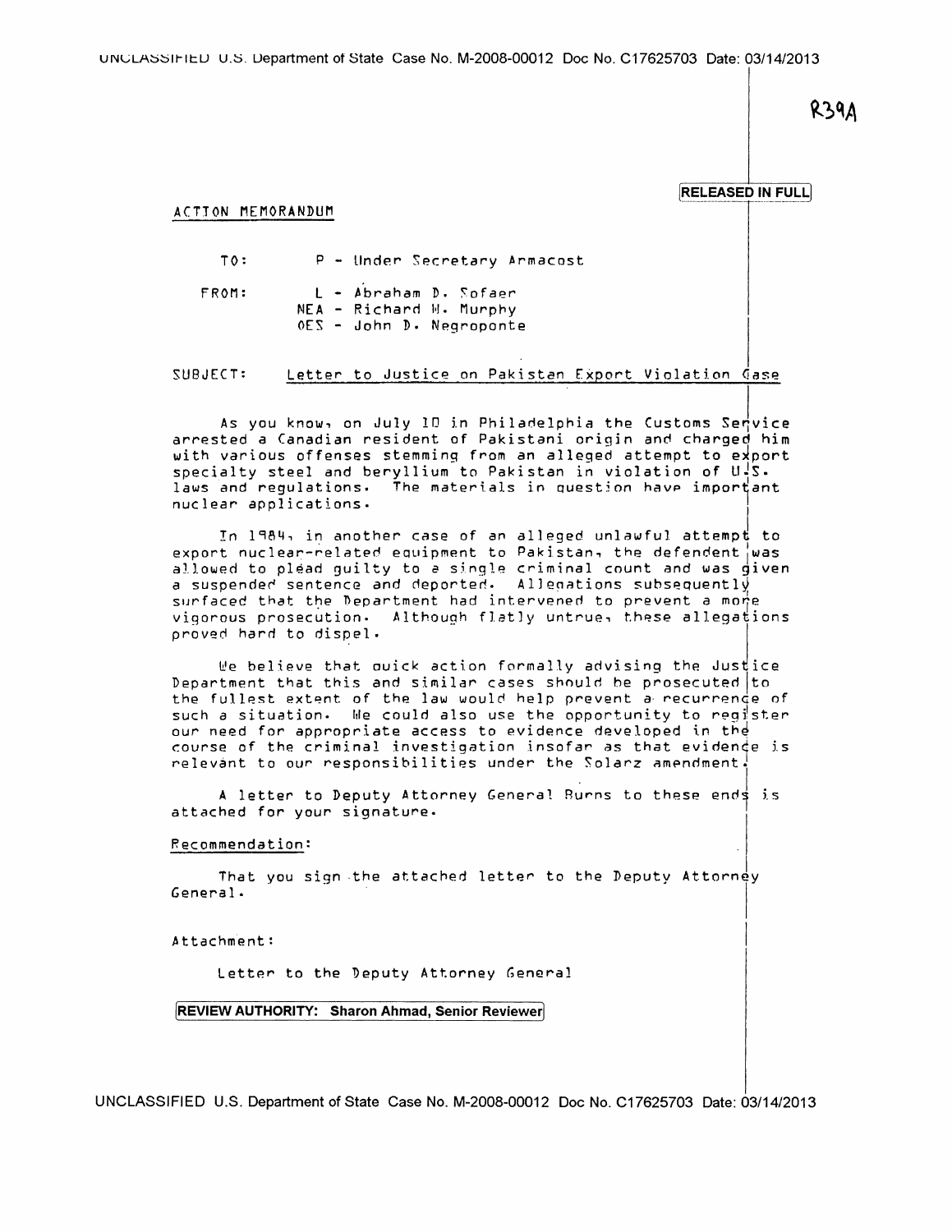- 2 -

 $\hat{\textbf{r}}$ 

Drafted:L/M:TAPorek 7/13/87: x71043

Clearances: oFS/N - Mr. Stratford NEA - Mr. Peck

UNCLASSIFIED U.S. Department of State Case No. M-2008-00012 Doc No. C17625703 Date: 03/14/2013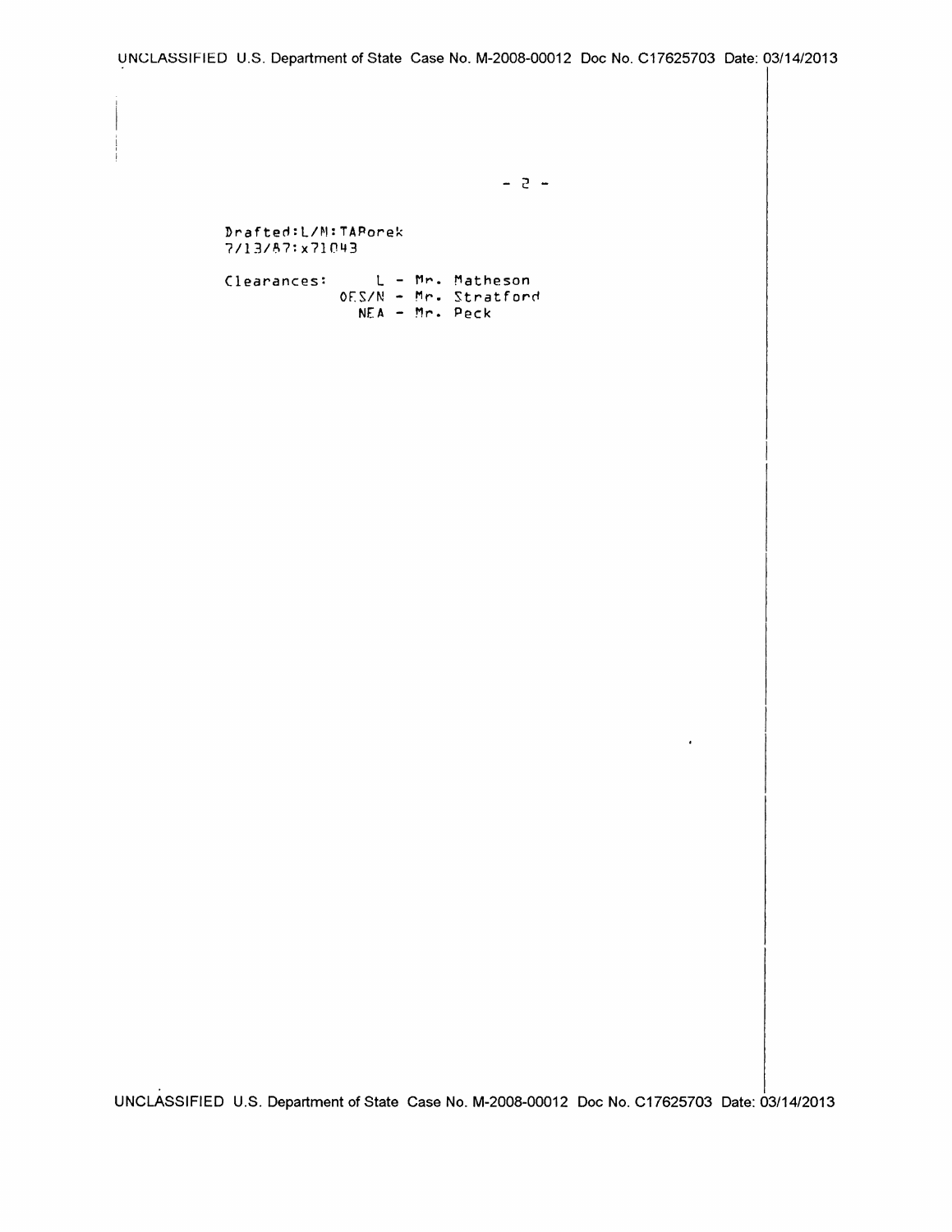R39B

#### RELEASED IN FULL

Honorable Arnold I. 8urns The Deputy Attorney General Department of Justice Washington, P.C.

Dear Mr. Burns:

I have been advised that our Departments have been in close touch concerning the recent arrest in Philadelphia of a Canadian resident of Pakistani origin on various charges stemming from an apparent effort to export to Pakistan specialty steel and other material having nuclear applications.

We recognize, of course, that the Department of Justice has sole responsibility for the exercise of prosecutorial discretion in cases such as this. We would, however, like you to have our views concerning the foreign policy implications of this case so that they might be taken into account insofar as they may be relevant to your decisions regarding this and any similar case.

I was your constant the prevention of the proliferation of nuclear weapons has long been a central linited States foreign policy and national security objective. To this end, the export of items which might contribute to the development of nuclear weapons is subject to rigorous controls under various U.S. laws, and we have made clear that violation of those laws in order to obtain such items will not be tolerated. We have consistently urged other governments to impose, and enforce, similar controls over other governments to impose, and enforce, similar control.<br>nuclear exports.

The prosecution of nuclear export control violators to the fullest extent of the law is necessary if we are to be success-<br>ful in our efforts to persuade other nations to take similar ful in our efforts to persuade other nations to take similar<br>enforcement actions • *I*n addition, and more generally, yigorous action will serve to demonstrate United States resolve and thus contribute to the international credihility of our policies and actions in the nuclear nonproliferation area. We are prepared to cooperate with you in any way we can to this end.

On a separate, yet related, note, the Pepartment of State is responsible for making recommendations to the President concerning the application of section 670(a)(l)(R) of the foreign Assistance Act of 1951, as amended, commonly known as the Solarz Amendment. The Solarz Amendment reauires termination of most U.S. assistance to a country which illegally exports or attempts to export from the United States items or technology which would contribute significantly to the ability of that country to manufacture a nuclear explosive device, if the President determines

#### **REVIEW AUTHORITY: Sharon Ahmad, Senior Reviewer**

UNCLASSIFIED U.S. Department of State Case No. M-2008-00012 Doc No. C17625704 Date: 03/14/2013